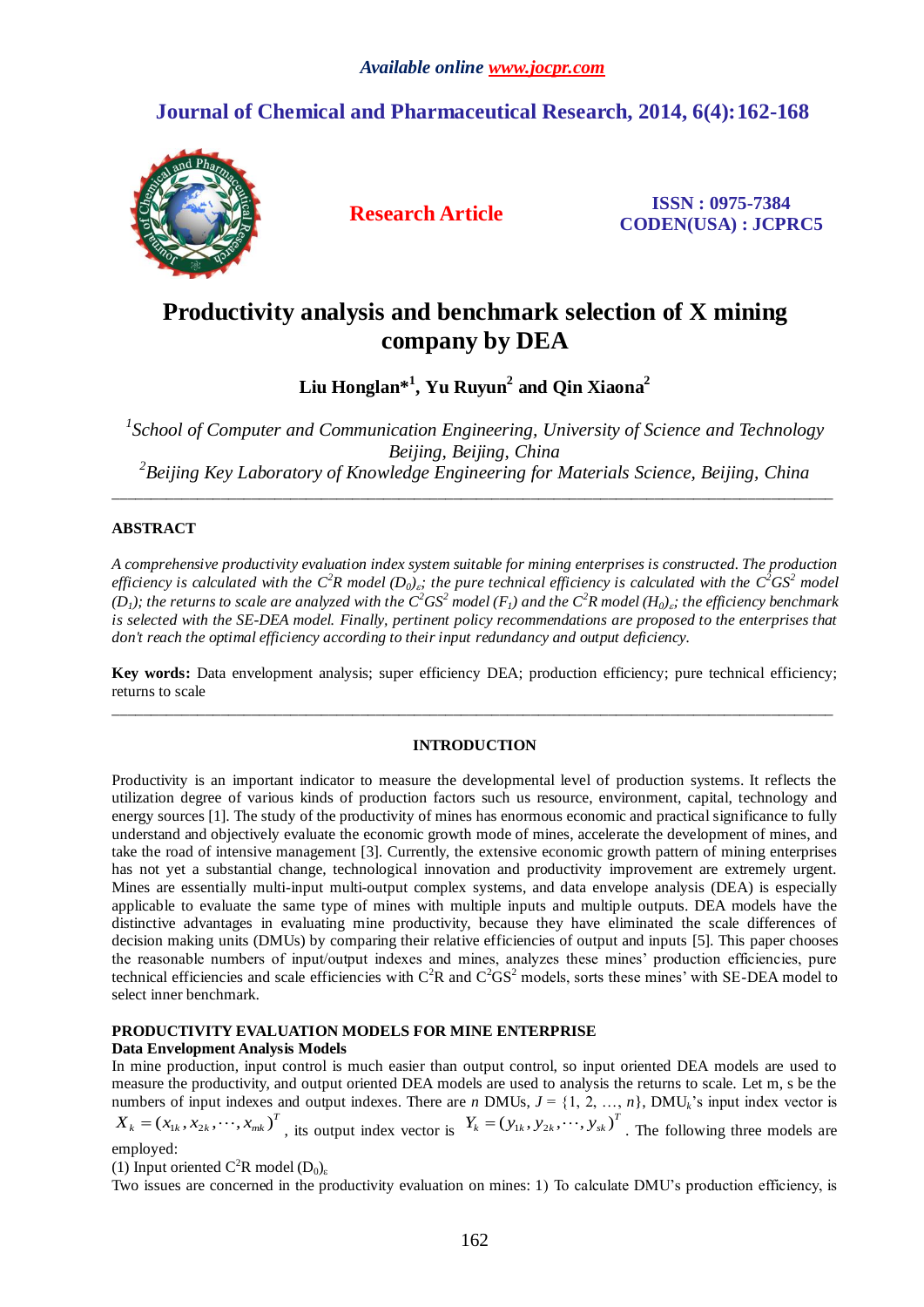to get the optimal value  $\theta^*$  of  $C^2R$  model (D<sub>0</sub>). 2) To decide whether a DMU is DEA efficient is to judge whether the optimal solution of the additive DEA model  $(G_0)$  is 0. To solve these two questions by one linear programming, the model  $(D_0)$  of formula (1) are constructed by merging  $(D_0)$  and  $(G_0)$  with non-Archimedes infinitesimal  $\varepsilon$ .

*\_\_\_\_\_\_\_\_\_\_\_\_\_\_\_\_\_\_\_\_\_\_\_\_\_\_\_\_\_\_\_\_\_\_\_\_\_\_\_\_\_\_\_\_\_\_\_\_\_\_\_\_\_\_\_\_\_\_\_\_\_\_\_\_\_\_\_\_\_\_\_\_\_\_\_\_\_*

In formula (1),  $\lambda_1$ ,  $\lambda_2$ , ...,  $\lambda_n$ ,  $\theta$  are decision variables, the slack variables  $S^-(s_1^-, s_2^-, \dots, s_m^-)^T$ ,  $S^+ = (s_1^+, s_2^+, \cdots, s_s^+)^T$ ,  $s_i^-$  and  $s_j^+$ indicate input redundancy of  $x_{i0}$  and output deficiency of  $y_{j0}$  respectively. In

following calculations, 
$$
\varepsilon
$$
 takes 10<sup>-10</sup>.  
\nmin  $a = [\theta - \varepsilon (\sum_{i=1}^{m} s_i + \sum_{r=1}^{s} s_r^*)]$   
\n*s.t.*  $\sum_{j \in J} X_j \lambda_j - \theta X_0 + S^- = 0$   
\n $-\sum_{j \in J} Y_j \lambda_j + S^+ = -Y_0$   
\n $\lambda_j \ge 0, j \in J, S^- \ge 0, S^+ \ge 0$ 

(1)

(2) Input oriented  $C^2GS^2$  model (D<sub>1</sub>)

Let  $\text{DMU}_0 = (X_0, Y_0)$ , the model (D<sub>1</sub>) is mainly used to calculate the pure technical efficiency  $\delta^0$  of DMU<sub>0</sub>.

$$
\min \delta
$$
\n
$$
s.t. \sum_{j \in J} X_j \lambda_j - \delta X_0 + S^- = 0
$$
\n
$$
- \sum_{j \in J} Y_j \lambda_j + S^+ = -Y_0
$$
\n
$$
\sum_{j \in J} \lambda_j = 1
$$
\n
$$
\lambda_j \ge 0, j \in J, S^- \ge 0, S^+ \ge 0
$$
\n(2)

(3) Output oriented  $C^2GS^2$  model (F<sub>1</sub>)

Let  $\text{DMU}_0 = (X_0, Y_0)$ , the model  $(F_1)$  is mainly used to judge the returns to scale of  $\text{DMU}_0$ .

 $max \alpha$ 

s.t. 
$$
\sum_{j\in J} X_j \lambda_j + S^- = X_0
$$

$$
- \sum_{j\in J} Y_j \lambda_j + \alpha Y_0 + S^+ = 0
$$

$$
\sum_{j\in J} \lambda_j = 1
$$

$$
\lambda_j \ge 0, j \in J, S^- \ge 0, S^+ \ge 0
$$
(3)

## (4) Super efficiency DEA model

The model  $(D_0)$ <sub>c</sub> can sort non-valid DMUs according to their  $\theta$  values, but unable to compare effective DMUs whose  $\theta$  are all 1. When there are many input and output variables, there may be a number of efficient DMUs, from which it is difficult to choose benchmark. So the improved DEA model, super efficiency DEA (SE-DEA), can be used to sort all DMUs and select the optimal as efficiency benchmark. To evaluate DMU<sub>0</sub>, formula (4) compares  $DMU_0$  with the linear combination of all the other DMUs except  $DMU_0$ , while formula (1) includes  $DMU_0$ . The optimal value  $\omega$  (super efficiency) of formula (4) may be greater than 1.[1, 2, 6]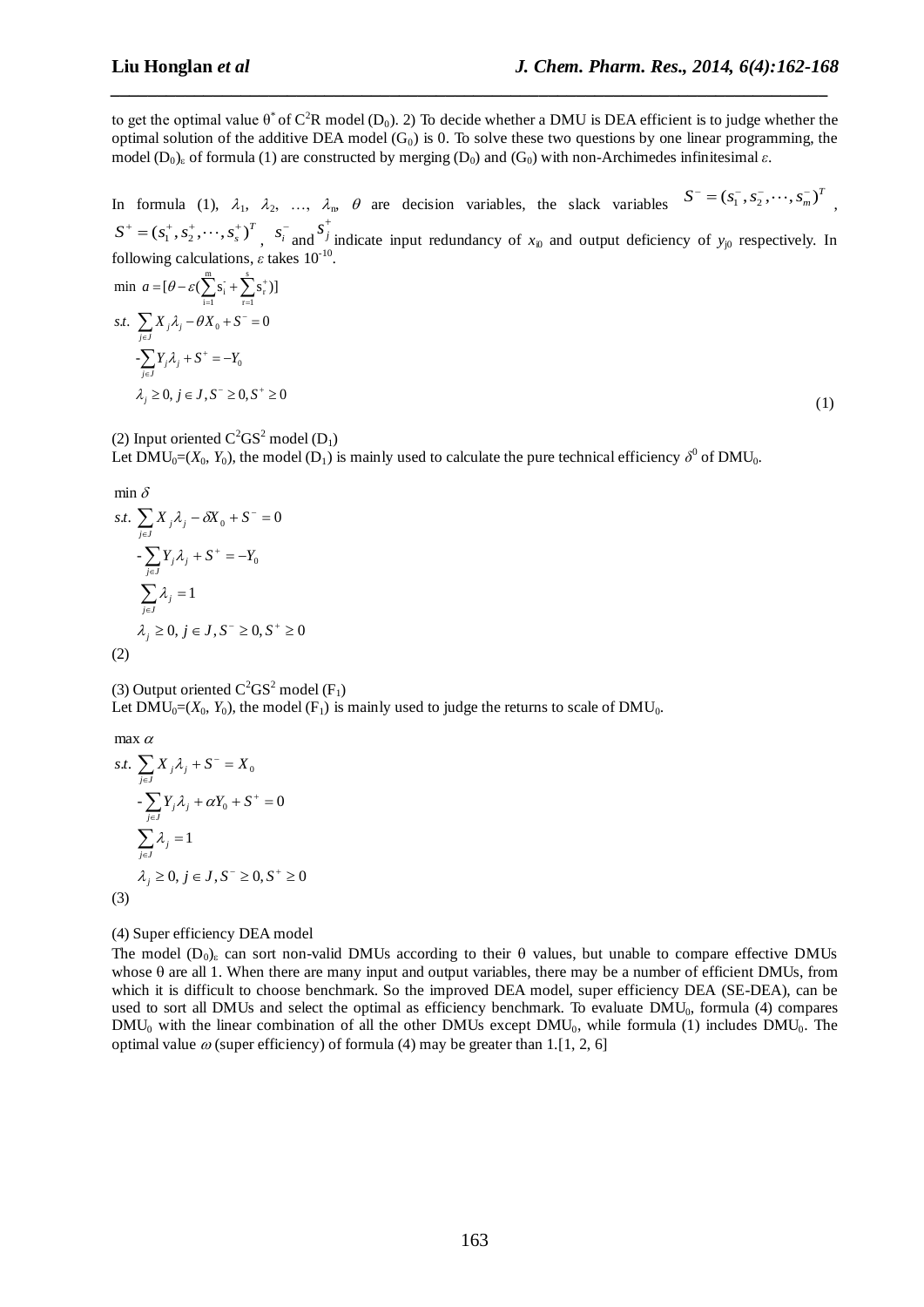$$
\min [\omega - \varepsilon (\sum_{i=1}^{m} s_i^{-} + \sum_{r=1}^{s} s_r^{-})]
$$
  
s.t. 
$$
\sum_{j \in J, j \neq k} X_j \lambda_j - \omega X_0 + S^- = 0
$$

$$
- \sum_{j \in J, j \neq k} Y_j \lambda_j + S^+ = -Y_0
$$

$$
\lambda_j \ge 0, j \in J, S^- \ge 0, S^+ \ge 0
$$
(4)

*\_\_\_\_\_\_\_\_\_\_\_\_\_\_\_\_\_\_\_\_\_\_\_\_\_\_\_\_\_\_\_\_\_\_\_\_\_\_\_\_\_\_\_\_\_\_\_\_\_\_\_\_\_\_\_\_\_\_\_\_\_\_\_\_\_\_\_\_\_\_\_\_\_\_\_\_\_*

## **DEA Models' Efficiencies and Economic Connotations**

Productivity evaluation on mines by DEA mainly involves three evaluation factors: production efficiency, pure technical efficiency, and scale efficiency. The production efficiency mainly measures whether the inputs and outputs achieve the best, and whether there are input redundancy and output deficiency. The pure technical efficiency reflects the ability of consuming minimum inputs when the outputs are fixed. The scale efficiency said output changes caused by input changes. The methods of calculating these three evaluation factors are as follows.

## (1) Production efficiency

Let DMU<sub>0</sub>=( $X_0$ ,  $Y_0$ ), solve the optimal solutions  $\theta^0$ ,  $S^{0}$ ,  $S^{0+}$  of the model ( $D_0$ )<sub>ε</sub>,  $\theta^0$  is the production efficiency of  $DMU_0$ . 1) When  $\theta^0 = 1$ ,  $S^0 = 0$  and  $S^{0+}=0$ ,  $DMU_0$  is effective both in technology and in scale. In the system of *n* DMUs, resources  $X_0$  are made full use of, and the output  $Y_0$  has reached the optimum. 2) When  $\theta^0 = 1$ , and there at 0

least exist  $s_i^{0-}$ >0 or  $s_r^{0+}$  $>0$ , DMU<sub>0</sub> is weak effective. There are structural problems of DMU<sub>0</sub>, input index  $x_{i0}$  or output index  $y_{r0}$  should be adjusted according to  $s_i^{0-}$ or  $\mathbf 0$  $s_r^{0+}$ . 3) When  $\theta^0$  < 1, there must be  $s_i^{0-}$ >0 or  $\mathbf 0$  $s_r^{0+}$ >0, neither DMU<sub>0</sub>'s technology is effective, nor its scale is effective. 4) Let  $\Delta x_{i0}$  is the redundancy of input  $x_{i0}$ ,  $\Delta y_{r0}$  is the deficiency of output  $y_{r0}$ , so the redundancy rate of  $x_{i0}$  is

$$
\frac{\Delta x_{i0}}{x_{i0}} = \frac{(1 - \theta^0) x_{i0} + s_i^{0-}}{x_{i0}}, i = 1, 2, ..., m
$$
\n(5)

The deficiency rate of  $y_{r0}$  is

$$
\frac{\Delta y_{r0}}{y_{r0}} = \frac{s_r^{0+}}{y_{r0}}, \quad r = 1, 2, ..., s
$$
\n(6)

To make DMU<sub>0</sub> effective, the input  $x_{i0}$  should be reduced  $\Delta x_{i0}$ , and the output  $y_{r0}$  should be increased  $\Delta y_{r0}$ .

#### (2) Technical efficiency and scale efficiency

Let DMU<sub>0</sub>=( $X_0$ ,  $Y_0$ ), the optimal solution  $\delta^0$  of the model (D<sub>1</sub>) is the pure technical efficiency of DMU<sub>0</sub>[7]. If  $\delta^0=1$ and  $S^0 = S^{0+} = 0$ , DMU<sub>0</sub> has the optimum technical efficiency; if  $\delta^0 = 1$  and  $S^0 \neq 0$  or  $S^{0+} \neq 0$ , DMU<sub>0</sub> is weak effective because of its input redundancies or output deficiencies; if  $\delta^0$  <1, DMU<sub>0</sub> is inefficient, all its inputs can be compressed by  $\delta^0$ . The scale efficiency  $\sigma^0$  of DMU<sub>0</sub> can be got by  $\theta^0$  and  $\delta^0$  as follows

$$
\sigma^0 = \theta^0/\delta^0
$$

(7)

If  $\sigma^0$  =1, DMU<sub>0</sub> gets constant returns to its scale; if  $\sigma^0$  <1, DMU<sub>0</sub> has either increasing or decreasing returns to its scale.

(3) Returns to scale

Let  $DMU_0 = (X_0, Y_0)$ , the way to determine the returns to scale of  $DMU_0$  is as follows: 1) Solve the optimal solution  $\alpha_0$  of the model (F<sub>1</sub>) for  $(X_0, Y_0)$ .  $\alpha_0 \ge 1$  and  $(X_0, \alpha_0 Y_0)$  is weak efficient. 2) Solve the C<sup>2</sup>R model (H<sub>0</sub>)<sub>ε</sub> for  $(X_0, \alpha_0 Y_0)$ ,

$$
\max \left[ \alpha + \varepsilon \left( \sum_{i=1}^{m} s_i^{\cdot} + \sum_{r=1}^{s} s_r^{\cdot} \right) \right]
$$
  
s.t. 
$$
\sum_{j \in J} X_j \lambda_j + S^{\cdot} = X_0
$$

$$
- \sum_{j \in J} Y_j \lambda_j + S^{\cdot} = -\alpha(\alpha_0 Y_0)
$$

$$
\lambda_j \ge 0, j \in J, S^{-} \ge 0, S^{+} \ge 0
$$

$$
(8)
$$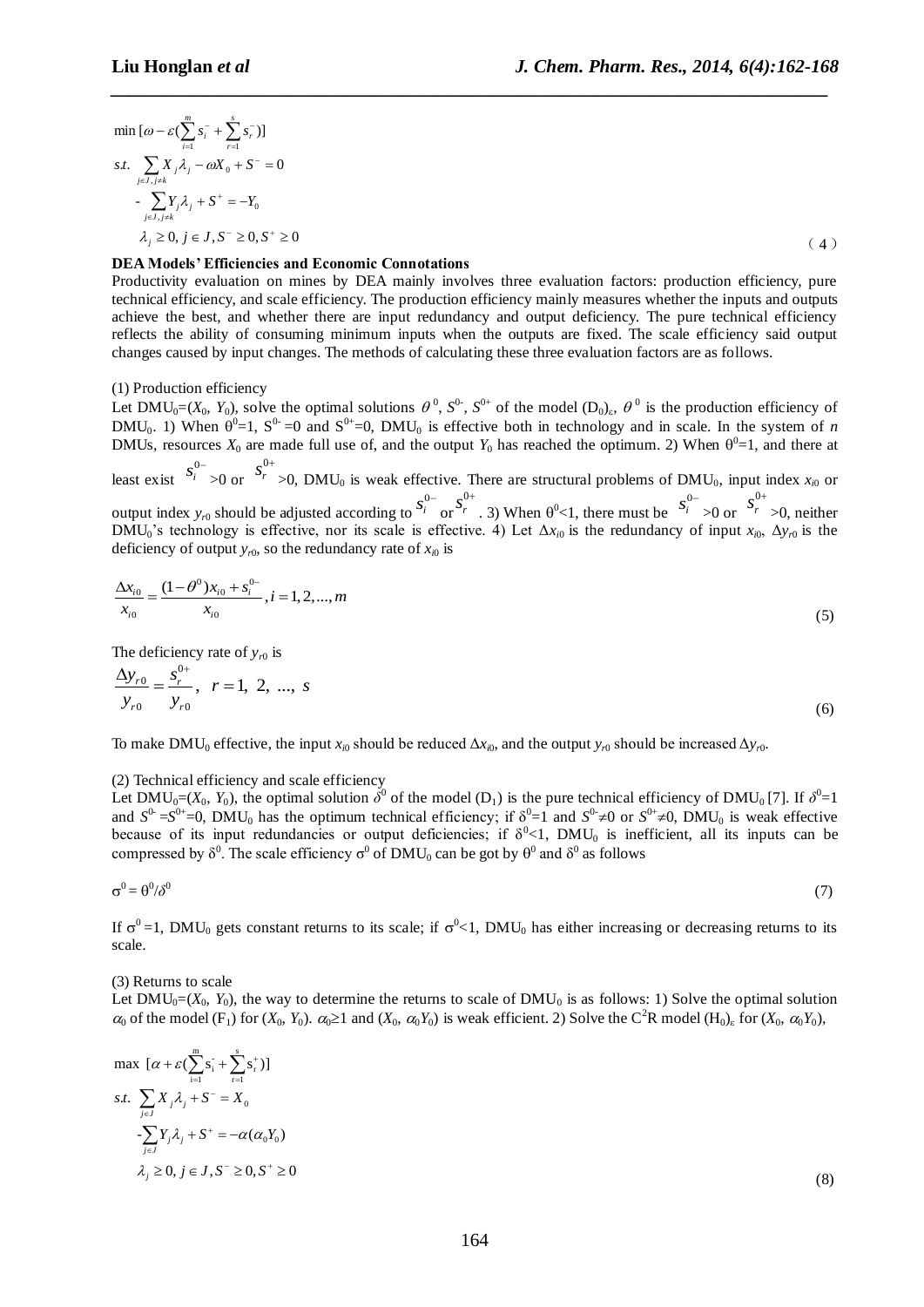Get the optimal solutions  $\alpha^*$  and  $\lambda_j^0(j \in J)$ , if  $\alpha^* = 1$ , the returns to scale of DMU<sub>0</sub> is unchanging; if  $\alpha^* > 1$  and  $\sum_{j\in J} \lambda_j^0 > 1$  $\lambda'$  $\sum_{j\in J}\lambda_j^0>$  $\sum_{j\in J}\lambda_j^0 < 1$ λ  $\sum_{j\in J}\lambda_j^0 <$ 

*\_\_\_\_\_\_\_\_\_\_\_\_\_\_\_\_\_\_\_\_\_\_\_\_\_\_\_\_\_\_\_\_\_\_\_\_\_\_\_\_\_\_\_\_\_\_\_\_\_\_\_\_\_\_\_\_\_\_\_\_\_\_\_\_\_\_\_\_\_\_\_\_\_\_\_\_\_*

, DMU<sub>0</sub> gets decreasing returns to its scale, it's production scale may be reduced; if  $\alpha^*$  and ,  $DMU<sub>0</sub>$  gets decreasing returns to its scale, it's production scale may be expanded.

## (4) Super efficiency

Let DMU<sub>0</sub>=( $X_0$ ,  $Y_0$ ), the optimal solution  $\omega^0$  of formula (4) is the super efficiency of DMU<sub>0</sub>. If DMU<sub>0</sub> are ineffective, its super efficiency  $\omega^0$  is equal to its production efficiency  $\theta^0$  of formula (1), else if DMU<sub>0</sub> are effective, e.g.  $\omega^0$ =1.5 means that DMU<sub>0</sub> remains relatively effective in all DMUs even if its inputs are increased by 50%. The greater  $\omega^0$  is, the more stable DMU<sub>0</sub> is. DMUs can be sorted according to their super efficiencies, the DMU with the maximum super efficiency is chosen to be benchmark.

## **INDEX SYSTEM FOR PRODUCTIVITY EVALUATION ON MINES**

Index selection is one of the key steps of comprehensive evaluation. Because of the complexity of evaluated objects, multiple indexes are chosen for evaluation. However, it is not always true that more indexes are better for evaluation. Too many indicators may be repeated, and will interfere with each other. The variables are more, the calculation is more complicated; Too little index may miss some important factors representative of the evaluated object.

Mine's total stripping reflects its output level. This paper analyses the utilization efficiency of various inputs resources with respect to the total stripping. So the 5 indexes of power consumption, mining procedure net energy consumption, diesel consumption, explosives consumption and average number of mining employees are chosen to be DMU's input indexes, because they are strongly correlative with the number of borers, number of excavators, number of motor vehicles, etc. Productivity evaluation index system suitable for mining enterprise is constructed as Table 1.

| Index type | Index numbers | Technical and economic indexes                 |  |  |  |  |
|------------|---------------|------------------------------------------------|--|--|--|--|
|            |               | The average number of employees in the mining  |  |  |  |  |
| Input      |               | Power consumption (KWh)                        |  |  |  |  |
|            |               | Mining procedure net energy consumption (Kgce) |  |  |  |  |
|            |               | Explosives consumption (kg)                    |  |  |  |  |
|            |               | Diesel consumption (kg)                        |  |  |  |  |
| Output     |               | Total stripping (Ten thousand tons)            |  |  |  |  |

#### **Table 1 Productivity evaluation index system for mining enterprise**

## **PRODUCTIVITY EVALUATION AND BENCHMARK SELECTION OF X MINING COMPANY Selecting Samples**

The original data of productivity evaluation are derived from the production data of 5 mines of X Mining Company in 2012. DEA models demand that the sample amount is not less than two times of the sum of input-output indexes [6]. Six input-output indexes in table 1 and five mine samples in a month, do not meet the requirements of DEA models. To solve this problem, two solutions are put forward:

(1) Horizontal expansion. To objectively evaluate the productivity of each mine of X Mining Company, a nationwide comparison is also needed. Other mining company's mine samples can be chosen, so both the relative ranking of 5 mines of X Mining Company and the comparison of X Mining Company and other mining enterprises can be obtained. However, due to the difficulty of obtaining the data of other mining enterprise, this paper chooses the following method (2).

(2) Vertical expansion. 5 mines of X Mining Company use the production data from July to December in 2012, the total of samples are 30 meeting the requirements of DEA models. In the evaluation of 30 samples, both the development trends of each mine in 6 months can be analyzed, and the relative ranking of 5 mines in a certain month can be obtained.

| DMU        | Ranking | Super efficiency | Production efficiency | Technical efficiency | Scale efficiency | Returns to scale |
|------------|---------|------------------|-----------------------|----------------------|------------------|------------------|
| Mine1 11   |         | 0.9196           | 0.9196                |                      | 0.9196           | Increasing       |
| Mine $112$ |         | 0.8802           | 0.8802                |                      | 0.8802           | Increasing       |
| Mine211    | نت      | 0.6110           | 0.6110                | 0.7262               | 0.8413           | Increasing       |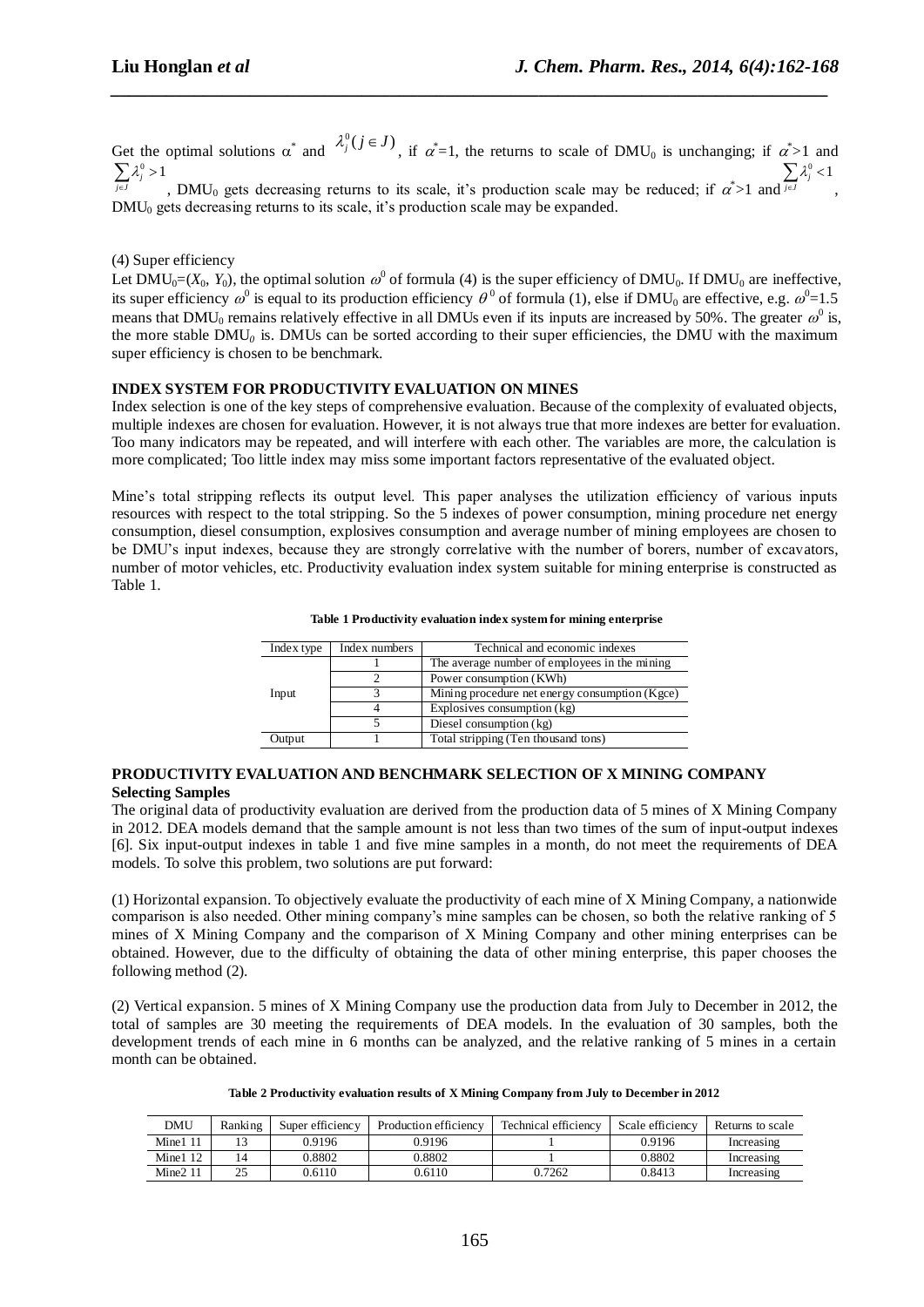| Mine $212$           |    | 0.7464  | 0.7464 | 0.8339<br>0.8950 |        | Increasing |
|----------------------|----|---------|--------|------------------|--------|------------|
| Mine $311$           | 16 | 0.8449  | 0.8449 | 0.9753           | 0.8663 | Increasing |
| Mine $312$           | 18 | 0.7356  | 0.7356 | 0.9569           | 0.7687 | Increasing |
| Mine $409$           |    | 27.9073 |        |                  |        | Constant   |
| Mine411              |    | 1.0847  |        |                  |        | Constant   |
| Mine $412$           | 12 | 0.9252  | 0.9252 | 0.9403           | 0.9839 | Increasing |
| Mine <sub>5</sub> 11 | 30 | 0.5079  | 0.5079 | 0.6080           | 0.8354 | Increasing |
| Mine $512$           | 28 | 0.5381  | 0.5381 | 0.6345           | 0.8480 | Increasing |

*\_\_\_\_\_\_\_\_\_\_\_\_\_\_\_\_\_\_\_\_\_\_\_\_\_\_\_\_\_\_\_\_\_\_\_\_\_\_\_\_\_\_\_\_\_\_\_\_\_\_\_\_\_\_\_\_\_\_\_\_\_\_\_\_\_\_\_\_\_\_\_\_\_\_\_\_\_*

#### **Calculation and Analysis**

There are total 30 DMUs of 5 mines in 6 months from July to December in 2012. According to formulae (1)  $\sim$  (8), taking the indexes in Table 1 as the inputs and outputs of every DEA model, the productivity comparison results of 30 DMUs are shown in Table 2~4. Formulas (1) ~ (8) can be calculated with the statistical analysis software DEAP2.1. Due to the limited space, only the data of November and December are listed in Table 2 and Table 4.

(1) Production Efficiency: In table 2, Six DMUs of Mine3 in July. and Sept., Mine4 in July., Aug., Sept., and Nov. are effective both in scale and in technology, whose production efficiencies, technical efficiencies and scale efficiencies are all 1. The 6 DMUs reach the optimal. From Table 2, the production efficiency line chart of 5 mines in 6 months is available in figure 1. In the second half of 2012, the production efficiencies of Mine1, Mine2, Mine4 and Mine5 are relatively stable, while Mine3 had a relatively violent fluctuation of production efficiencies. The monthly average production efficiencies of 5 mines in 6 months of 2012 see Table 3.



**Figure 1 Production efficiencies of 5 mines in the second half of 2012**

**Table 3 The monthly average efficiencies of 5 mines in the second half of 2012**

| Mines                                     | Mine1  | Mine2  | Mine <sub>3</sub> | Mine4   | Mine <sub>5</sub> |
|-------------------------------------------|--------|--------|-------------------|---------|-------------------|
| The monthly average production efficiency | 0.9144 | 0.6499 | 0.8545            | 0.9787  | 0.5970            |
| The monthly average technical efficiency  |        | 0.7547 | 0.9843            | 10.9901 | 0.6767            |
| The monthly average scale efficiency      | 0.9144 | 0.8600 | 0.8663            | 0.9885  | 0.8794            |

In Table 4, 24 ineffective DMUs  $(C^{2}R)$  all have input redundancies, namely excessive consumption of resources. E.g. the production efficiencies of Mine1 in 6 months are all less than 1, mainly because Mine1's excessive consumptions of mining procedure net energy, explosives, and diesel. E.g. Mine1 consumed explosives as much as 72.13% more in Dec.

**Table 4 Input redundancy rates and output deficiency rates of X Mining Company from July to December in 2012**

| <b>DMU</b> | Production efficiency | Input redundancy rate |          |                    |          |          | Output deficiency rate |
|------------|-----------------------|-----------------------|----------|--------------------|----------|----------|------------------------|
|            |                       | $S_1^-$               | $S_2^-$  | $S_3$ <sup>-</sup> | $S_4$    | $S_5$    | $S_1^+$                |
| Mine $111$ | 0.9196                | $\Omega$              | 0.4435   | 0.4346             | 0.6049   | 0.5230   | $_{0}$                 |
| Mine $112$ | 0.8802                | $\Omega$              | 0.3719   | 0.4709             | 0.7213   | 0.4589   | 0                      |
| Mine $211$ | 0.6110                | 0                     | $^{(1)}$ | 0.2066             | 0.3229   | 0.3462   | $\theta$               |
| Mine $212$ | 0.7464                | $\Omega$              |          | 0.2994             | 0.3764   | 0.4286   | $\Omega$               |
| Mine $311$ | 0.8449                | $\Omega$              | 0.0085   | 0.1893             | 0.0618   | $\Omega$ | $^{(1)}$               |
| Mine $312$ | 0.7356                | $\Omega$              | $\theta$ | 0.2021             | 0.1805   | $\Omega$ | 0                      |
| Mine411    |                       | 0                     | 0        | 0                  | $^{(1)}$ | $\Omega$ | 0                      |
| Mine $412$ | 0.9252                | 0.0358                | 0.1765   | $\Omega$           | 0.0043   | $\Omega$ | 0                      |
| Mine $511$ | 0.5079                | $\Omega$              | $^{(1)}$ | 0.3671             | 0.2731   | 0.0704   | 0                      |
| Mine $512$ | 0.5381                |                       |          | 0.4017             | 0.3245   | 0.1742   |                        |

(2) Pure technical efficiency: In table 2, Fourteen DMUs of Mine1 in July. ~ Dec., Mine3 in July, Sept. and Oct. and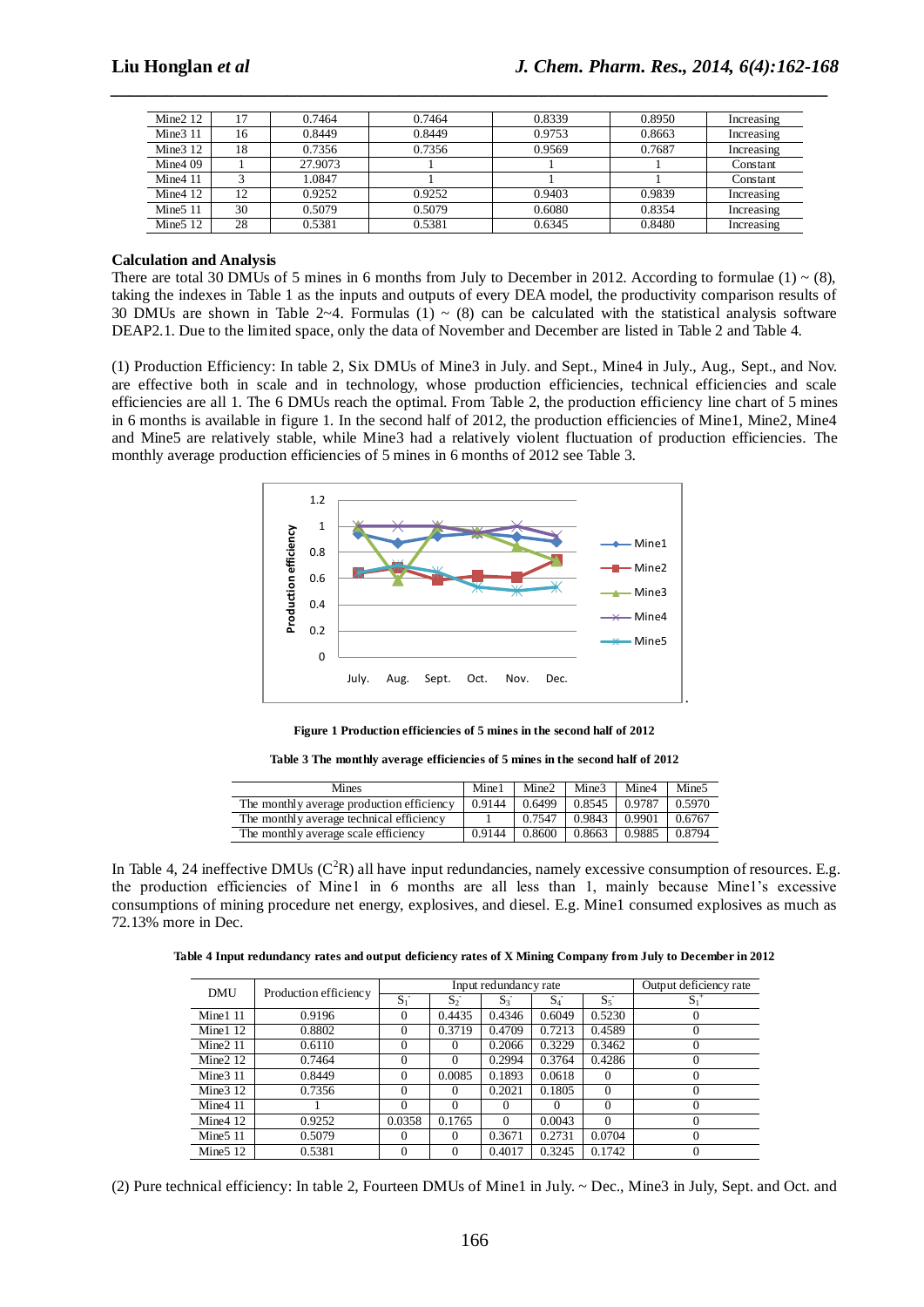Mine4 in July. ~ Nov. are technical effective, namely their production capacity and management level reached the best. From Table 2, the technical efficiency line chart of 5 mines in 6 months is available in figure 2. In the second half of 2012, the technical efficiencies of 5 mines are relatively stable. Mine1, Mine4 and Mine3 have higher pure technical efficiencies than Mine2 and Mine5. The monthly average technical efficiencies of 5 mines in 6 months see Table 3.

*\_\_\_\_\_\_\_\_\_\_\_\_\_\_\_\_\_\_\_\_\_\_\_\_\_\_\_\_\_\_\_\_\_\_\_\_\_\_\_\_\_\_\_\_\_\_\_\_\_\_\_\_\_\_\_\_\_\_\_\_\_\_\_\_\_\_\_\_\_\_\_\_\_\_\_\_\_*

(3) Scale efficiency: In table 2, Six DMUs of Mine3 in July. and Sept., Mine4 in July., Aug., Sept., and Nov. are scale effective. Of the 24 scale ineffective DMUs, only the returns to scale of Mine5 in Aug. are decreasing, other DMUs' returns to scale are increasing, their input scales can be expanded to improve their scale efficiencies, then production efficiencies. From Table 2, the scale efficiency line chart of 5 mines in 6 months is available in figure 3. In the second half of 2012, the scale efficiencies of Mine1, Mine2, Mine4 and Mine5 are relatively stable, only Mine3 had a relatively violent fluctuation of scale efficiencies. The monthly average scale efficiencies of 5 mines in 6 months see Table 3.

(4) Super efficiency: All DMUs are sorted according to their super efficiencies as their ranking in Table 2. The super efficiency of Mine4 in September is the maximum, so the technical and economic indexes of Mine4 in September are chosen to be the productivity benchmark.



**Figure 2 Technical efficiencies of 5 mines in the second half of 2012**



**Figure 3 Scale efficiencies of 5 mines in the second half of 2012**

#### **CONCLUSION**

Quantitative evaluation on productivity is scientific and objective avoiding some subjective factors. The evaluation results indicate that the productivities of most mines are acceptable, but there are large individual differences of the 5 mines, some mines still have much room for growth. To improve the productivity of mining enterprises, effective measures can be taken to enhance innovation, improve the technical, expand production scale and reduce energy consumption.

However, DEA is only a method of mutual comparison, can't reflect all problems of mining enterprises. There are limitations in selecting indexes because of the availability of data, some problems cannot be fully reflected, e.g. whether or not the location of mining enterprise is good, and whether or not the mineral of mining enterprise is abundant. The evaluation index system of this paper is representative, but not perfect because of the constraints of